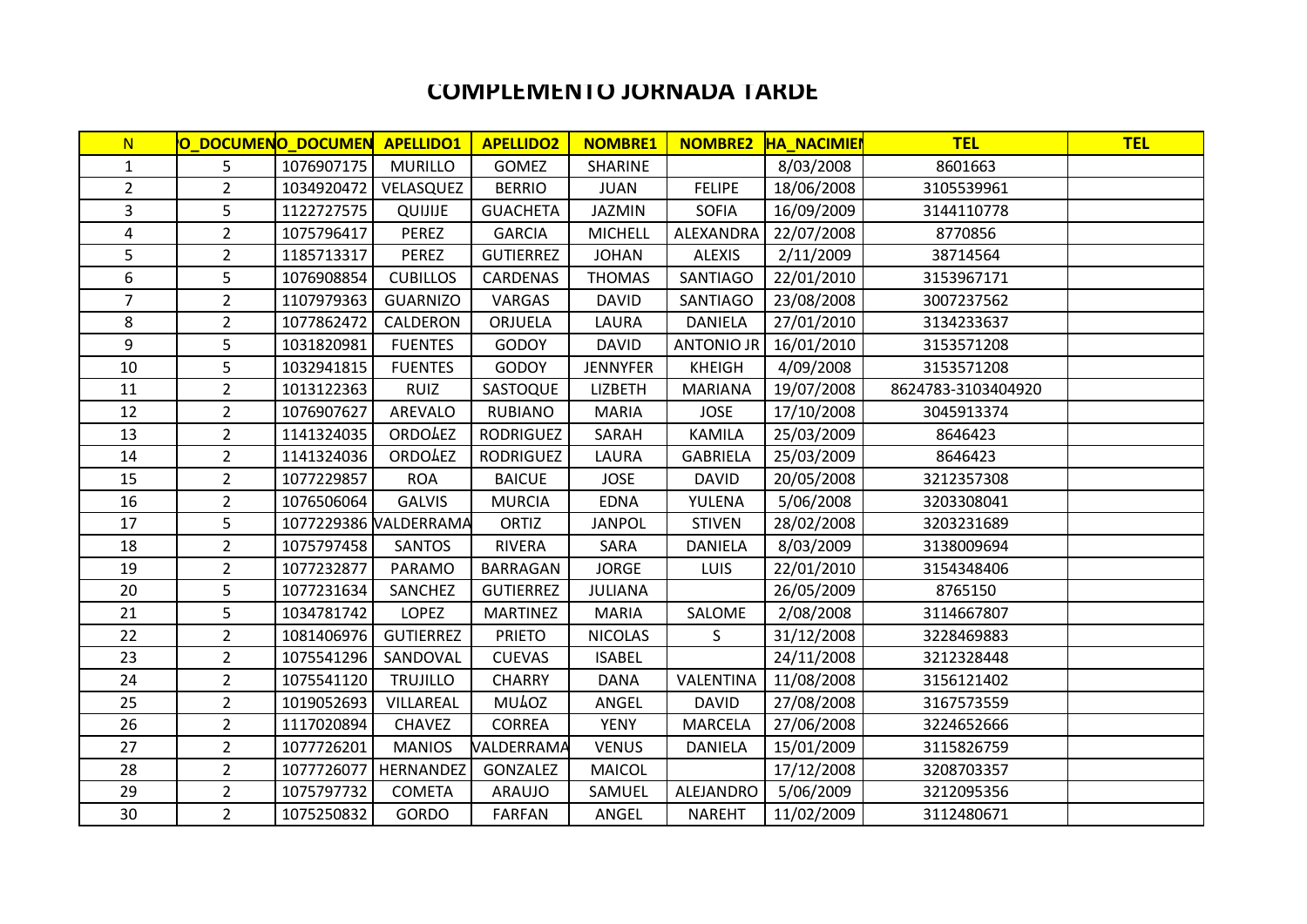| 31 | $\overline{2}$ | 1076506692 | <b>FORERO</b>          | <b>CASTA4EDA</b>  | <b>DIEGO</b>    | ALEJANDRO       | 22/01/2009 | 3142778805         |            |
|----|----------------|------------|------------------------|-------------------|-----------------|-----------------|------------|--------------------|------------|
| 32 | 5              |            | 1076508016   HERNANDEZ | CHAVARRO          | <b>MARIANA</b>  |                 | 30/08/2010 | 3144328593         |            |
| 33 | $\overline{2}$ | 1077230661 | <b>FIERRO</b>          | <b>RIVERA</b>     | <b>GABRIELA</b> |                 | 2/11/2008  | 3144868520         |            |
| 34 | $\overline{2}$ | 1076908305 | CRUZ                   | <b>ESCOBAR</b>    | SARAH           | VALERY          | 18/09/2009 | 8573800            |            |
| 35 | $\overline{2}$ | 1117022529 | <b>PULIDO</b>          | JARAMILLO         | <b>MARIA</b>    | VALENTINA       | 8/10/2009  | 8764717            |            |
| 36 | $\overline{2}$ | 1077230634 | RAMIREZ                | <b>CORTES</b>     | <b>JOEL</b>     | <b>SANTIAGO</b> | 31/10/2008 | 3142519722         |            |
| 37 | $\overline{2}$ | 1077233711 | <b>ROA</b>             | <b>LEON</b>       | VALERINE        | <b>TATIANA</b>  | 14/06/2010 | 3143487853         |            |
| 38 | $\overline{2}$ | 1107980631 | <b>DIAZ</b>            | <b>LOPEZ</b>      | <b>ALLYSON</b>  | <b>SOFIA</b>    | 2/12/2009  | 8389986            |            |
| 39 | 2 <sup>1</sup> | 1075541835 | <b>TOVAR</b>           | QUINTERO          | <b>MARIA</b>    | <b>JOSE</b>     | 11/10/2009 | 3223636371         |            |
| 40 | $\overline{2}$ | 1076507344 | <b>RODRIGUEZ</b>       | <b>OLIVEROS</b>   | LAURA           | CATALINA        | 6/12/2009  | 3123979732         |            |
| 41 | $\overline{2}$ | 1075542098 | SANCHEZ                | CARDENAS          | <b>EMMANUEL</b> | <b>GUSTAVO</b>  | 31/05/2010 | 3115080358         |            |
| 42 | $\overline{2}$ | 1075541732 | <b>RUBIANO</b>         | <b>TOVAR</b>      | <b>JUAN</b>     | <b>DAVID</b>    | 9/07/2009  | 3127295447         |            |
| 43 | $\overline{2}$ | 1077860793 | SOTO                   | <b>GUTIERREZ</b>  | <b>JUAN</b>     | SEBASTIAN       | 1/08/2009  | 3126107221         |            |
| 44 | $\overline{2}$ |            | 1190213759   HERNANDEZ | <b>ALDANA</b>     | <b>MARIA</b>    | <b>JOSE</b>     | 28/01/2010 | 3132578764         |            |
| 45 | $\overline{2}$ | 1029884289 | LOZANO                 | <b>DIAZ</b>       | <b>JUAN</b>     | <b>MANUEL</b>   | 3/09/2009  | 3138178368         |            |
| 46 | $\overline{2}$ | 1076507417 | <b>FANDILO</b>         | LEAL              | SARAH           | <b>VICTORIA</b> | 18/12/2009 | 3178238613         |            |
| 47 | 5              | 1077727647 | CASTALEDA              | CABALLERO         | <b>MARIA</b>    | <b>JOSE</b>     | 8/05/2010  | 8601438            |            |
| 48 | $\overline{2}$ | 1027284344 | PLAZA                  | ZAPATA            | <b>DAIANA</b>   | ALEXANDRA       | 31/08/2010 | 3133920611         |            |
| 49 | $\overline{2}$ | 1075797980 | <b>CULMA</b>           | LAGUNA            | SANTIAGO        |                 | 26/08/2009 | 3125520334         |            |
| 50 | $\overline{2}$ | 1029885099 | ANDRADE                | YAIMA             | <b>MAURA</b>    | ALEJANDRA       | 30/03/2010 | 3158780946         |            |
| 51 | 5              | 1075797966 | RAMIREZ                | SOLORZANO         | <b>JOSE</b>     | ANGEL           | 13/08/2009 | 3207248517         |            |
| 52 | $\overline{2}$ | 1079179542 | HERNANDEZ              | <b>ROJAS</b>      | ANGELA          | <b>CAMILA</b>   | 4/01/2010  | no reporta         |            |
| 53 | $\overline{2}$ | 1033261553 | QUEZADA                | JARAMILLO         | SAMUEL          |                 | 25/04/2010 | 3106159465         |            |
| 54 | $\overline{2}$ | 1115793424 | LOZADA                 | <b>IMBACHI</b>    | <b>YENCY</b>    | YULIETH         | 17/06/2010 | 3135250524         | 3133250524 |
| 55 | $\overline{2}$ | 1077727454 | <b>CORREA</b>          | <b>PAREDES</b>    | <b>MANUEL</b>   | ALEJANDRO       | 14/03/2010 | 3105693598         |            |
| 56 | $\overline{2}$ | 1118472049 | <b>VICTORIA</b>        | CUELLAR           | <b>JUANA</b>    | VALERIA         | 28/01/2010 | 3212049681         |            |
| 57 | $\overline{2}$ | 1076507596 | VARGAS                 | <b>MONTEALEGR</b> | MAR^A           | ANG/LICA        | 3/04/2010  | 3153780241         |            |
| 58 | 5              | 1031819892 | <b>VILLALBA</b>        | <b>DELGADO</b>    | <b>HASLEM</b>   | <b>SHARIK</b>   | 27/10/2009 | 7508578            |            |
| 59 | $\overline{2}$ | 1077232453 | <b>BORRERO</b>         | RAMIREZ           | SARAY           |                 | 27/10/2009 | 8710505            |            |
| 60 | $\overline{2}$ | 1075798322 | <b>PEREZ</b>           | <b>BRAVO</b>      | <b>DANNA</b>    | YARENIS         | 22/09/2009 | 8640607-3142917634 |            |
| 61 | 5              | 1077232630 | <b>CASTRO</b>          | PERDOMO           | <b>MAYLIN</b>   | <b>TAMARA</b>   | 9/12/2009  | 3176602266         |            |
| 62 | $\overline{2}$ |            | 1076908289 BETANCOURT  | <b>GARZON</b>     | EDY             | SANTIAGO        | 25/08/2009 | 3162718108         |            |
| 63 | $\overline{2}$ | 1077235199 | <b>ROJAS</b>           | SALAS             | <b>NICOLAS</b>  |                 | 26/04/2011 | 3124796197         |            |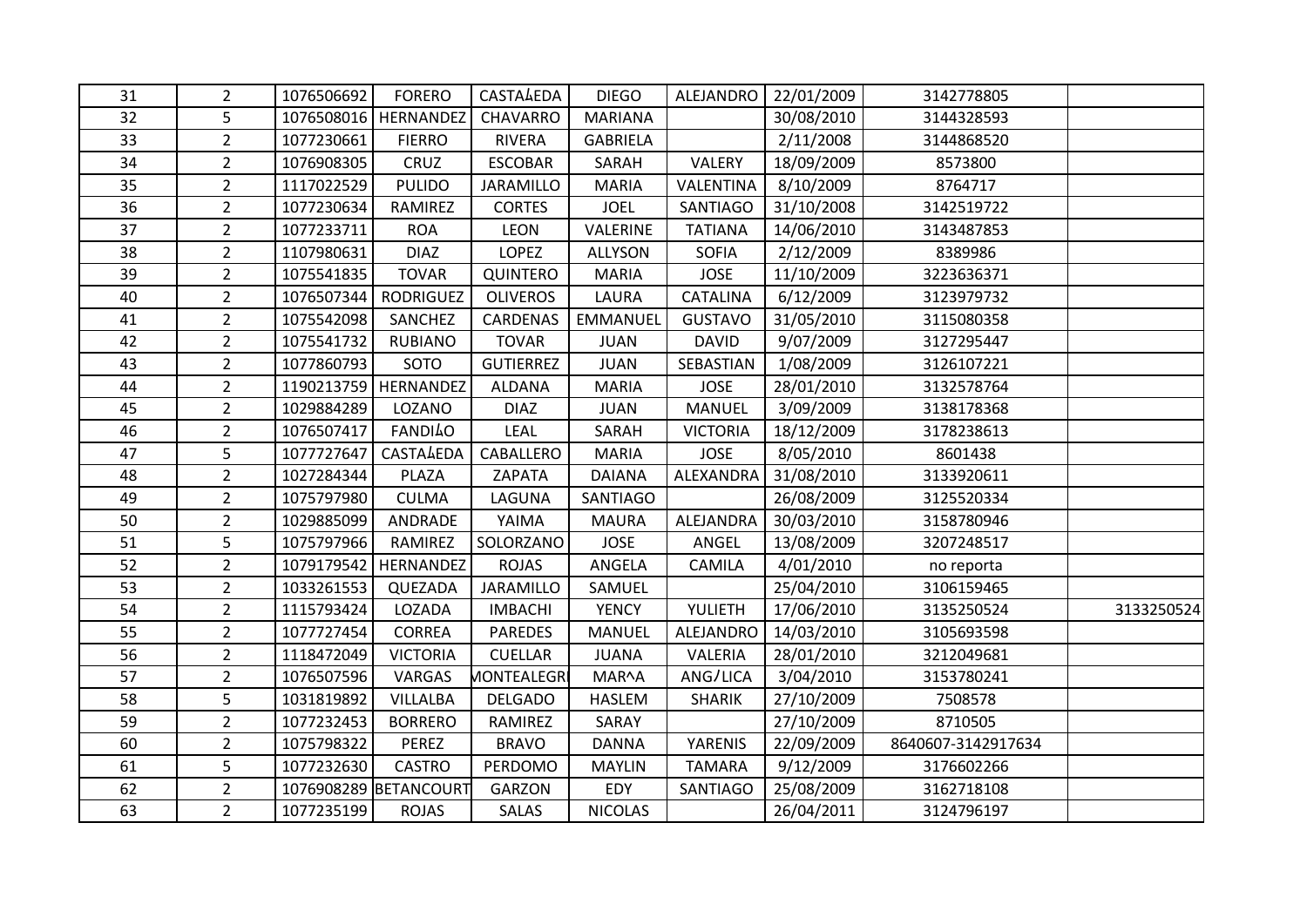| 64 | $\overline{2}$ | 1077727101           | <b>TRUJILLO</b>         | <b>GARCIA</b>   | <b>MADDY</b>    | <b>ISABELLA</b> | 3/12/2009  | 3164907057         |  |
|----|----------------|----------------------|-------------------------|-----------------|-----------------|-----------------|------------|--------------------|--|
| 65 | 5              | 1025067075           | <b>ALARCON</b>          | <b>BONILLA</b>  | <b>ISABELLA</b> |                 | 29/11/2010 | 3106494621         |  |
| 66 | $\overline{2}$ |                      | 1077232229 BALLESTEROS  | <b>VICTORIA</b> | <b>DANNA</b>    | <b>SOFIA</b>    | 28/09/2009 | 3123679491-8672025 |  |
| 67 | $2^{\circ}$    | 1077235157           | <b>ROJAS</b>            | VARGAS          | LAURA           | <b>DANIELA</b>  | 9/04/2011  | 3209181734         |  |
| 68 | $\overline{2}$ | 1077234635           | LOZANO                  | <b>DIAZ</b>     | LAURA           | <b>SOFIA</b>    | 22/01/2011 | 3133231916         |  |
| 69 | 5              | 1076910057           | <b>TRUJILLO</b>         | ZULETA          | <b>MELANY</b>   | YULIANY         | 6/02/2011  | 3158028606         |  |
| 70 | 5              | 1077234441           | ARIZA                   | <b>ZULETA</b>   | JADE            | <b>MARIANA</b>  | 26/12/2010 | 8740731            |  |
| 71 | 5              | 1107982810           | SILVA                   | <b>MU40Z</b>    | <b>RAFAEL</b>   | SANTIAGO        | 9/03/2011  | 3183848744         |  |
| 72 | 5              | 1118198414           | <b>BUENO</b>            | <b>HERRERA</b>  | LEYLA           | <b>FERNANDA</b> | 11/04/2011 | 3207120875         |  |
| 73 | $\overline{2}$ | 1029883636           | CAMACHO                 | <b>TOQUICA</b>  | <b>LUDY</b>     | YULIETH         | 17/03/2009 | 3133837066         |  |
| 74 | $\overline{2}$ | 1077232992           | <b>ROLDAN</b>           | HERNANDEZ       | <b>VICTORIA</b> |                 | 9/02/2010  | 3217166530         |  |
| 75 | $\overline{2}$ |                      | 1076910214 DE LA PUENTE | <b>DIAZ</b>     | <b>MARIANA</b>  |                 | 29/03/2011 | 8740160            |  |
| 76 | 5              | 1077727109           | <b>RIVERA</b>           | <b>GORDON</b>   | LAURA           | <b>SOFIA</b>    | 11/12/2009 | 8741549            |  |
| 77 | 8              | 137664274966         | <b>LEON</b>             | <b>CHAVEZ</b>   | <b>EDMA</b>     | AISKEL          | 29/06/2010 | 30130554210        |  |
| 78 | $\overline{3}$ | 946702               | <b>PAYARES</b>          | LOPEZ           | VALERIA         | <b>GISELLE</b>  | 10/03/2009 | 3112032913         |  |
| 79 | 8              | V37664415458         | <b>PAYARES</b>          | <b>MEDINA</b>   | <b>LUIS</b>     | <b>ERNESTO</b>  | 10/04/2009 | 314830758          |  |
| 80 | 8              | N5845474084          | <b>SIRA</b>             | ANDRADE         | LUIS            | <b>DANIEL</b>   | 22/04/2009 | 3212499393         |  |
| 81 |                | 2 1077228162 JARA    |                         | <b>MEDINA</b>   | <b>JOHAN</b>    | <b>DAVID</b>    | 7/06/2002  | 3125084334         |  |
| 82 |                | 1077227939 RODRIGUEZ |                         | VARGAS          | <b>BRANDON</b>  | <b>SANTIAGO</b> | 10/04/2007 | 3212130968         |  |
| 83 | $\overline{2}$ | 1077724702           | <b>ROJAS</b>            | <b>PAREDES</b>  | <b>CARLOS</b>   | <b>FELIPE</b>   | 5/10/2007  | 8765597            |  |
| 84 | $\overline{2}$ | 1079605207           | CARDOZO                 | SANCHEZ         | <b>MARLON</b>   | <b>STIVEN</b>   | 24/03/2006 | 3115829545         |  |
| 85 | 5              | 1076906286           | <b>GALINDO</b>          | <b>QUIROGA</b>  | <b>DUVAN</b>    | <b>HUMBERTO</b> | 2/04/2007  | 8750279            |  |
| 86 | $\overline{2}$ | 1076505492           | <b>JOAQUI</b>           | <b>ESCANDON</b> | <b>NICOLAS</b>  | <b>DAVID</b>    | 13/12/2007 | 8647595            |  |
| 87 | $\overline{2}$ | 1077228833           | SALDANA                 | <b>UCHIMA</b>   | <b>WENDY</b>    | VANESSA         | 27/07/2007 | 3204426220         |  |
| 88 | $2^{\circ}$    | 1077231508           | RAMIREZ                 | LUGO            | <b>NICOLE</b>   | <b>MARIANA</b>  | 17/05/2009 | 3213072589         |  |
| 89 | $\overline{2}$ | 1077229106 CESPEDES  |                         | <b>GUARIN</b>   | CARLOS          | <b>ANDRES</b>   | 39452      | 3174557943         |  |
| 90 | $\overline{2}$ | 1076503933           | <b>CHILA</b>            | <b>RIVAS</b>    | <b>JHOSEP</b>   | <b>STEVEN</b>   | 29/03/2007 | 3133607515         |  |
| 91 | $\overline{2}$ | 1079508436           | SILVA                   | <b>TOVAR</b>    | KELY            | LORENA          | 14/12/2006 | 8621792            |  |
| 92 | $2^{\circ}$    | 1075238578           | <b>GOMEZ</b>            | PERDOMO         | <b>DANIEL</b>   | <b>SANTIAGO</b> | 23/01/2007 | 32024092           |  |
| 93 | $2^{\circ}$    | 1079409261           | <b>DIAZ</b>             | <b>RIVAS</b>    | <b>KAROL</b>    | <b>MILDREHT</b> | 16/06/2007 | 8770219            |  |
| 94 | $\overline{2}$ | 1077723557           | <b>PEREZ</b>            | SALAMANCA       | URIEL           | DANIEL          | 16/09/2006 | 3173265207         |  |
| 95 | $\overline{2}$ | 1077724261           | <b>PARRA</b>            | <b>HERRERA</b>  | <b>JHORDI</b>   | YANDEL          | 27/03/2006 | 3115199977         |  |
| 96 | $2^{\circ}$    | 1077851396           | <b>FIERRO</b>           | <b>GUANTIVA</b> | <b>STEFANY</b>  | ALEJANDRA       | 5/01/2007  | 3125953363         |  |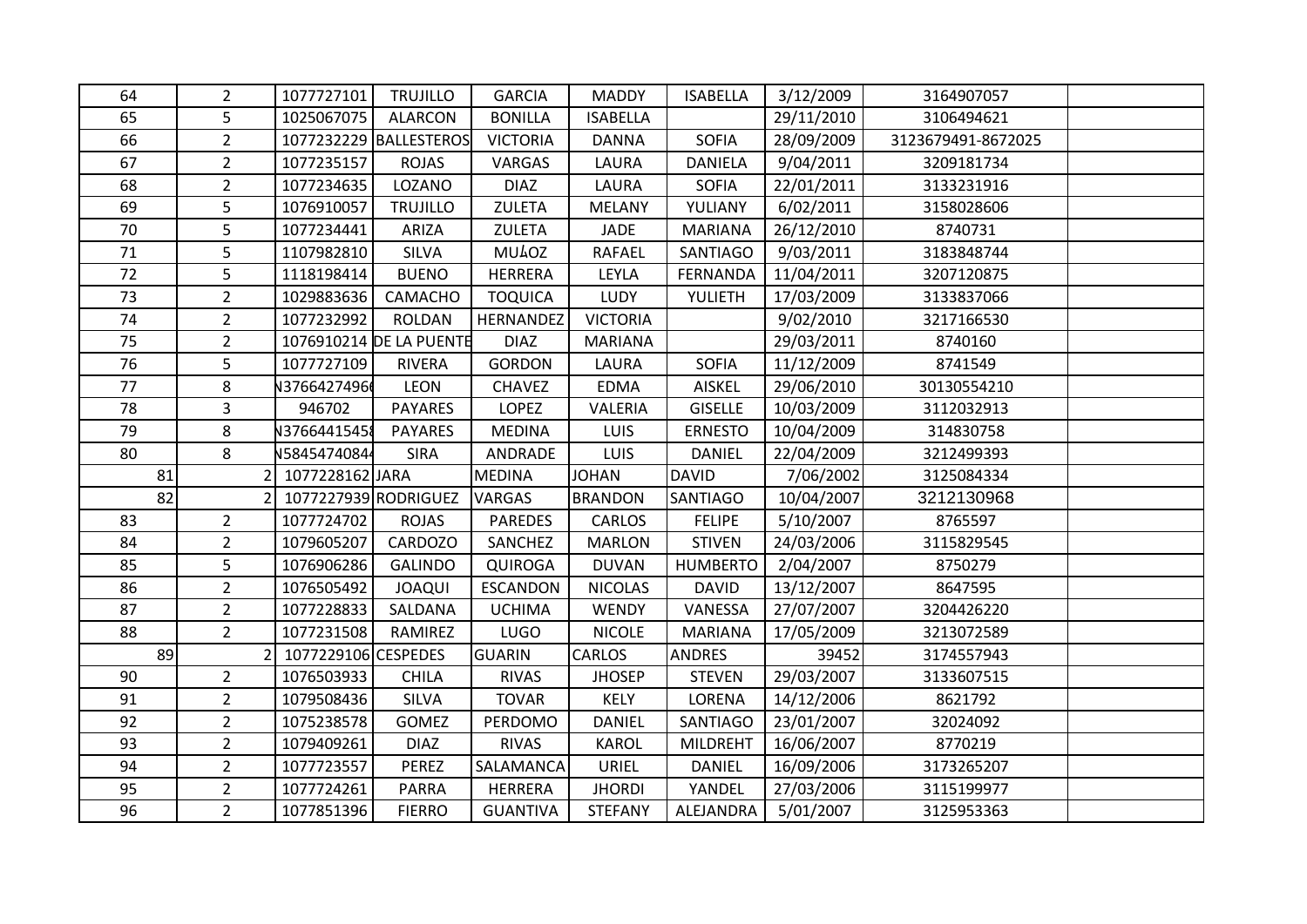| 97  | $\overline{2}$           | 1075236918         | <b>BAUTISTA</b>        | <b>PUENTES</b>    | <b>SHARIK</b>   | <b>DANIELA</b>  | 12/05/2007 | 3204667756         |  |
|-----|--------------------------|--------------------|------------------------|-------------------|-----------------|-----------------|------------|--------------------|--|
| 98  | $\overline{2}$           | 1141716125         | <b>CASTRO</b>          | VARGAS            | <b>EMANUEL</b>  | <b>GIOVANY</b>  | 29/01/2008 | 3143067541         |  |
| 99  | $\overline{2}$           | 1076906093         | SANCHEZ                | RAMIREZ           | <b>SERGIO</b>   | <b>ANDRES</b>   | 3/01/2007  | 862 00 23          |  |
| 100 | $\overline{2}$           |                    | 1075793289   HERNANDEZ | <b>CACHAYA</b>    | <b>JOHAN</b>    | SEBASTIAN       | 9/07/2006  | 3122035550         |  |
| 101 | 2 <sup>1</sup>           | 1077229109         | VARGAS                 | <b>JAVELA</b>     | <b>ANA</b>      | <b>SOFIA</b>    | 11/01/2008 | 3162124982         |  |
| 102 | $\overline{\phantom{a}}$ | 1076506045 CASTRO  |                        | <b>SANCHEZ</b>    | SAMUEL          |                 | 39593      | 3138207159         |  |
| 103 | 5                        | 1076906099         | SANCHEZ                | <b>GUTIERREZ</b>  | <b>JHON</b>     | <b>JAIRO</b>    | 29/11/2007 | 8764021            |  |
| 104 | $\overline{2}$           | 1018245169         | CARDENAS               | QUIMBAYA          | <b>MARIANA</b>  |                 | 29/04/2009 | 3217511657         |  |
| 105 | $\overline{2}$           | 1031423728         | <b>BELTRAN</b>         | <b>CASTRO</b>     | <b>CAMILA</b>   | <b>ANDREA</b>   | 25/11/2008 | 3112942637         |  |
| 106 | $\overline{2}$           | 1029881949         | GONZALEZ               | FERNANDEZ         | <b>GABRIELA</b> | <b>ISABEL</b>   | 1/11/2007  | 8768510-3224763155 |  |
| 107 | $\overline{2}$           | 1029882357         | <b>PILEROS</b>         | <b>CUELLAR</b>    | ANYI            | <b>KATERINE</b> | 22/02/2008 | 3222780005         |  |
| 108 | $\overline{2}$           | 1075238933 RAMIREZ |                        | <b>CELIS</b>      | <b>MIGUEL</b>   | ANGEL           | 39325      | 3102599796         |  |
| 109 | $2^{\circ}$              | 1081155270         | YUCUMA                 | CARDOZO           | <b>LINDA</b>    | ZAMARA          | 4/05/2008  | 3134716628         |  |
| 110 | $\overline{2}$           | 1077228522         | <b>GARCIA</b>          | <b>DUCUARA</b>    | <b>YISED</b>    | <b>NATALIA</b>  | 31/08/2007 | 3115118431         |  |
| 111 | $\overline{2}$           | 1076505092         | SALAZAR                | LUGO              | <b>KAROL</b>    | <b>SOFIA</b>    | 12/07/2007 | 3222594937         |  |
| 112 | $\overline{2}$           | 1072653567         | CALDERON               | PEAA              | <b>DAVID</b>    | SANTIAGO        | 16/08/2007 | 3112567177         |  |
| 113 | $\overline{2}$           | 1076906794         | SANTANILLA             | <b>FIERRO</b>     | <b>JULIAN</b>   | <b>ANDRES</b>   | 28/12/2007 | 3125448960         |  |
| 114 | $\overline{2}$           | 1077724877         | ARAGONEZ               | <b>ALARCON</b>    | SAMUEL          |                 | 10/11/2007 | 3108620957         |  |
| 115 | $\overline{2}$           | 1077725456         | <b>PENNA</b>           | <b>FLOREZ</b>     | <b>LISETH</b>   | <b>NATALIA</b>  | 11/06/2008 | 8707920            |  |
| 116 | $\overline{2}$           | 1077725339         | <b>IBALEZ</b>          | <b>MEDINA</b>     | <b>MARLON</b>   | <b>DAVID</b>    | 7/05/2008  | 3213427306         |  |
| 117 | $\overline{2}$           | 1076906658         | <b>PUERTA</b>          | <b>BETANCOURT</b> | <b>JUAN</b>     | <b>DAVID</b>    | 6/11/2007  | 3167473355         |  |
| 118 | $\overline{2}$           | 1075541219         | <b>ALDANA</b>          | SANCHEZ           | <b>JUAN</b>     | <b>JOSE</b>     | 10/10/2008 | 3202056608         |  |
| 119 | $\overline{2}$           | 1077230361         | <b>MORA</b>            | <b>CHARRY</b>     | <b>JUAN</b>     | <b>ESTEBAN</b>  | 18/09/2008 | 3208100311         |  |
| 120 | $\overline{2}$           | 1075797404         | <b>BERNAL</b>          | <b>SUAREZ</b>     | CARLOS          | <b>STIVEN</b>   | 13/03/2009 | no reporta         |  |
| 121 | $\overline{2}$           | 1075541364         | SALAS                  | CASALLAS          | <b>JUAN</b>     | <b>JOSE</b>     | 31/12/2008 | 3186944946         |  |
| 122 | $\overline{2}$           | 1077230961         | <b>MORA</b>            | CALDERON          | LAURA           | <b>SOFIA</b>    | 27/01/2009 | 3219010575         |  |
| 123 | $\overline{2}$           | 1075541657         | <b>ARIAS</b>           | <b>TOVAR</b>      | <b>XIARA</b>    | <b>CARISSA</b>  | 26/06/2009 | 8389119            |  |
| 124 | $\overline{2}$           | 1075541469         | SANCHEZ                | CARDENAS          | <b>AINHOA</b>   |                 | 1/03/2009  | 3115080358         |  |
| 125 | $\overline{2}$           | 1075250330         | RODRIGUEZ              | CRUZ              | <b>RONALD</b>   | <b>FELIPE</b>   | 3/01/2009  | 8766062            |  |
| 126 | $\overline{2}$           | 1077725701         | <b>JARAMILLO</b>       | LIZCANO           | <b>JUAN</b>     | <b>FERNANDO</b> | 17/08/2008 | 3173080494-8686423 |  |
| 127 | $\overline{2}$           | 1081405229         | <b>TOVAR</b>           | <b>CHAUX</b>      | <b>JOHAN</b>    | <b>ADRIAN</b>   | 28/06/2008 | 3214439562         |  |
| 128 | $\overline{2}$           | 1077857687         | <b>FAJARDO</b>         | NARVAEZ           | <b>JUAN</b>     | <b>ESTEBAN</b>  | 26/08/2008 | 3104965071         |  |
| 129 | $\overline{2}$           | 1077725771         | PEREZ                  | <b>LEON</b>       | <b>NICOLAS</b>  |                 | 16/09/2008 | 3124952797         |  |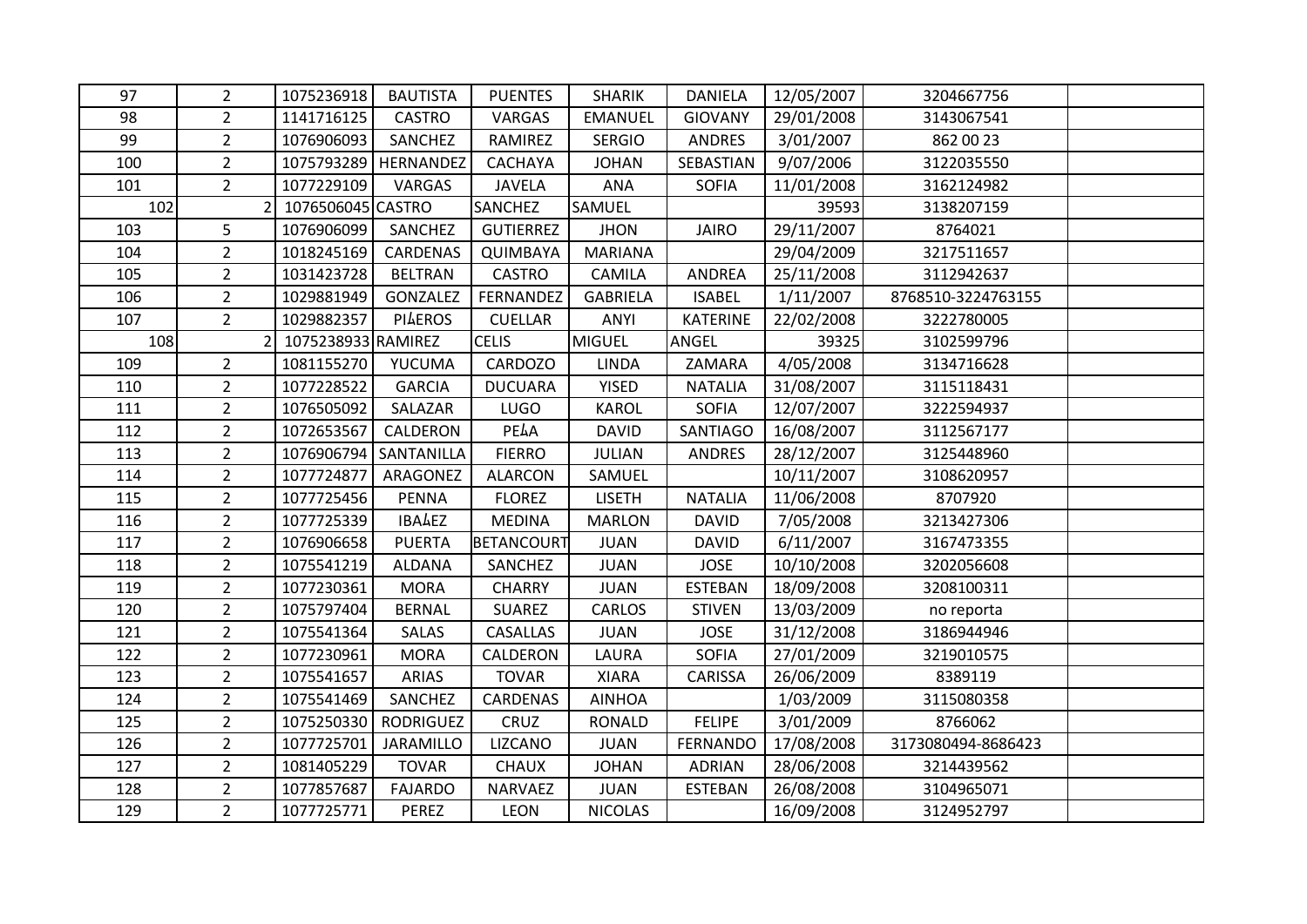| 130 | $\overline{2}$ | 1077231190  | <b>CHARRY</b>          | <b>LOPEZ</b>                 | LAURA          | VALENTINA        | 19/03/2009 | 3118563799  |  |
|-----|----------------|-------------|------------------------|------------------------------|----------------|------------------|------------|-------------|--|
| 131 | $\overline{2}$ | 1077231456  | <b>JIMENEZ</b>         | <b>HURTADO</b>               | <b>DANNA</b>   | VALENTINA        | 18/04/2009 | 3167312795  |  |
| 132 | 5              | 1075797039  | <b>NILO</b>            | <b>PUENTES</b>               | <b>JUANA</b>   | VALENTINA        | 30/12/2008 | 30443714839 |  |
| 133 | $\overline{2}$ | 1077230196  | <b>DIAZ</b>            | LOPEZ                        | <b>NICOLAS</b> | <b>ANDRES</b>    | 31/07/2008 | 3134660474  |  |
| 134 | $\overline{2}$ |             | 1076506551 NALDERRAMA  | <b>GUZMAN</b>                | <b>MARIANA</b> |                  | 17/12/2008 | 8646615     |  |
| 135 | $\overline{2}$ | 1077726614  | SANCHEZ                | LIZCANO                      | <b>NICOL</b>   | <b>MARIANA</b>   | 1/06/2009  | 3132440934  |  |
| 136 | $\overline{2}$ | 1075247617  | LOZANO                 | <b>DIAZ</b>                  | PAULA          | ANDREA           | 27/09/2008 | 3133231916  |  |
| 137 | 5              |             | 1075250457   HERNANDEZ | <b>REYES</b>                 | <b>JULIAN</b>  | <b>STEVEN</b>    | 12/12/2008 | 3163460342  |  |
| 138 | $\overline{2}$ | 1118369236  | SAAVEDRA               | <b>GUZMAN</b>                | LEIMER         | ANDRES           | 22/12/2008 | 3227009545  |  |
| 139 | $\overline{2}$ | 1075797767  | <b>RUIZ</b>            | LAVAO                        | <b>GREICY</b>  | VALENTINA        | 18/06/2009 | 3105709809  |  |
| 140 | $\overline{2}$ | 1075253727  | SUAREZ                 | LOAIZA                       | LAURA          | VALENTINA        | 20/05/2009 | 3115714249  |  |
| 141 | $\overline{2}$ | 1189713056  | <b>BELTRAN</b>         | <b>CASTRO</b>                | LUIS           | <b>STIVEN</b>    | 28/09/2008 | 3185829556  |  |
| 142 | $\overline{2}$ | 1075251583  | <b>GONZALES</b>        | ZAPATA                       | <b>MARIA</b>   | <b>SOFIA</b>     | 9/03/2009  | 8745800     |  |
| 143 | $\overline{2}$ | 1079536319  | SANDOVAL               | <b>MEDINA</b>                | <b>MARIA</b>   | FERNANDA         | 30/03/2009 | 3126649823  |  |
| 144 | $\overline{2}$ | 1075246953  | <b>FLOREZ</b>          | SALCEDO                      | LAURA          | CAMILA           | 14/08/2008 | 3134865281  |  |
| 145 | $\overline{2}$ | 1076505722  | <b>CEPEDA</b>          | CANDELA                      | <b>JUAN</b>    | SEBASTIAN        | 15/02/2008 | 3143745472  |  |
| 146 | $\overline{2}$ | 1081407109  | <b>ROJAS</b>           | JARAMILLO                    | VALENTINA      |                  | 21/01/2009 | 3015754525  |  |
| 147 | $\overline{2}$ | 1076506653  | <b>POLANIA</b>         | <b>AVILES</b>                | <b>MARIANA</b> |                  | 23/01/2009 | 3133705177  |  |
| 148 | $\overline{2}$ | 1029880577  | <b>RUEDO</b>           | <b>OSPINA</b>                | <b>LICE</b>    | VALENTINA        | 20/10/2006 | 3177329360  |  |
| 149 | 5              | 1141323936  | CAMARGO                | COLLAZOS                     | LAURA          | <b>SOFIA</b>     | 1/04/2009  | 8076853     |  |
| 150 | $\overline{2}$ | 1138274783  | VALENCIA               | <b>CUELLAR</b>               | <b>ANDRES</b>  | <b>FELIPE</b>    | 5/08/2008  | 3163885534  |  |
| 151 | $\overline{2}$ | 1129005524  | CARDOZO                | <b>RODRIGUEZ</b>             | <b>MARIANA</b> |                  | 23/09/2008 | 3144586245  |  |
| 152 | 3              | 432880      |                        | <b>HERNANDEZ CASTELLANOS</b> | ALBERTH        | <b>NOMAR</b>     | 8/11/2008  | 3102230143  |  |
| 153 | 3              | 744925      | <b>BRAVO</b>           | <b>FONG</b>                  | <b>JOSE</b>    | <b>LUIS</b>      | 27/06/2008 | 3177658048  |  |
| 154 | 3              | 816016      | <b>ROSILLO</b>         | <b>CEDE40</b>                | <b>ISLIANA</b> | <b>SAVIERLIS</b> | 8/08/2008  | 3132591560  |  |
| 155 | 8              | 13766443945 | <b>DIAZ</b>            | <b>RIVERO</b>                | <b>NEOMAR</b>  | <b>JOSE</b>      | 25/02/2007 | 3004468661  |  |
| 156 | $\overline{2}$ | 1077723316  | GONZALEZ               | PEAA                         | <b>JHORDAN</b> | <b>STEVEN</b>    | 21/06/2006 | 8763172     |  |
| 157 | $\overline{2}$ | 1075215749  | <b>MARTINEZ</b>        | <b>MANRIQUE</b>              | <b>JULIAN</b>  | <b>DAVID</b>     | 20/10/2004 | 8663291     |  |
| 158 | $\overline{2}$ | 1016596244  | <b>MARTINEZ</b>        | <b>GUTIERREZ</b>             | <b>KEVIN</b>   | ALEJANDRO        | 22/03/2005 | 3132578249  |  |
| 159 | $\overline{2}$ | 1076502615  | <b>MACIAS</b>          | VALBUENA                     | <b>JESUS</b>   | <b>DAVID</b>     | 18/12/2005 | 3202893125  |  |
| 160 | $\overline{2}$ | 1138274105  | <b>FAJARDO</b>         | <b>CASTALEDA</b>             | <b>JULIAN</b>  | <b>DAVID</b>     | 31/08/2005 | 3102390084  |  |
| 161 | $\overline{2}$ | 1075790414  | PEREZ                  | <b>MORALES</b>               | <b>DAYANA</b>  |                  | 17/05/2004 | 3178184198  |  |
| 162 | $\overline{2}$ | 1077720629  | SALGADO                | <b>GAITA</b>                 | <b>JUAN</b>    | SEBASTIAN        | 20/04/2004 | 3108564845  |  |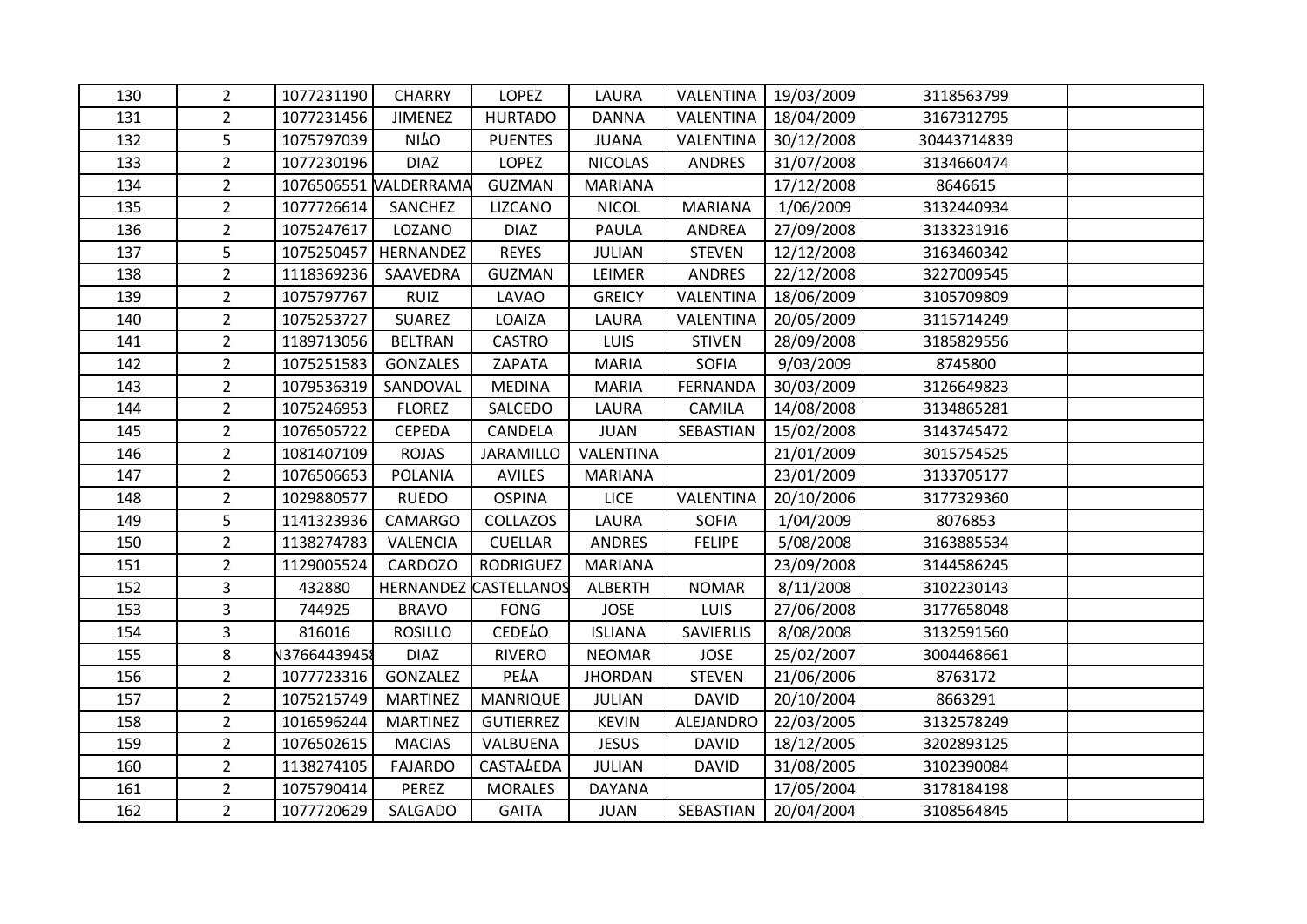| 163 | $\overline{2}$ | 1117806327 | <b>MENDEZ</b>         | <b>RUIZ</b>        | <b>YENNY</b>    | VALENTINA       | 21/04/2004 | 3207230073   |            |
|-----|----------------|------------|-----------------------|--------------------|-----------------|-----------------|------------|--------------|------------|
| 164 | $\overline{2}$ | 1075791293 | ESPARZA               | SANCHEZ            | <b>JAIRO</b>    | <b>STEVEN</b>   | 8/04/2005  | 8741697      |            |
| 165 | $\overline{2}$ |            | 1075792791 ARTUNDUAGA | <b>PUENTES</b>     | <b>MAICOL</b>   | ANDRES          | 11/03/2006 | 3138668673   |            |
| 166 | $\overline{2}$ | 1075222674 | GONZALEZ              | COLLAZOS           | <b>KAREN</b>    | LIZETH          | 8/12/2004  | 3142709002   |            |
| 167 | $\overline{2}$ | 1075219415 | <b>HERRERA</b>        | <b>GUILOMBO</b>    | <b>MICHELL</b>  | DAYANA          | 28/03/2005 | 8721145      |            |
| 168 | $\overline{2}$ | 1076501501 | <b>LOPEZ</b>          | <b>GOMEZ</b>       | LAURA           | <b>TATIANA</b>  | 8/12/2002  | 316 752 5112 |            |
| 169 | $\overline{2}$ | 1075793217 | <b>BEDOYA</b>         | <b>BUSTOS</b>      | SARA            |                 | 22/07/2006 | 8757873      |            |
| 170 | $\overline{a}$ | 1075793220 | <b>BEDOYA</b>         | <b>BUSTOS</b>      | <b>LINDA</b>    |                 | 22/07/2006 | 8757873      |            |
| 171 | 5              | 1075223629 | <b>BEDOYA</b>         | <b>BUSTOS</b>      | CRISTIAN        | <b>FELIPE</b>   | 24/08/2005 | 8765921      |            |
| 172 | $\overline{2}$ |            | 1077722223 NALDERRAMA | <b>CUBILLOS</b>    | <b>JORGE</b>    | <b>DAVID</b>    | 14/08/2005 | 3144088147   |            |
| 173 | $\overline{2}$ | 1076904429 | PEREZ                 | <b>PINTO</b>       | <b>FRANKLI</b>  | <b>EDUARDO</b>  | 25/04/2005 | 3134759698   |            |
| 174 | $\overline{2}$ | 1075791735 | <b>MARTINEZ</b>       | <b>BOHORQUEZ</b>   | VALENTINA       |                 | 14/07/2005 | 3208203210   |            |
| 175 | $\overline{2}$ | 1075223900 | ORTIZ                 | <b>HERMOSA</b>     | <b>NICOL</b>    | <b>DAYANA</b>   | 8/07/2005  | 3108854917   |            |
| 176 | $\overline{2}$ | 1078776359 | ORTEGA                | <b>VEGA</b>        | <b>JEHINER</b>  | <b>STIVEN</b>   | 2/02/2005  | 8734716      |            |
| 177 | $\overline{2}$ | 1075792819 | QUINTERO              | <b>TORRES</b>      | <b>JOHAN</b>    | <b>DAVID</b>    | 10/03/2006 | 3223442519   |            |
| 178 | $\overline{2}$ | 1087990586 | <b>TORO</b>           | <b>BERMEO</b>      | <b>JUAN</b>     | <b>MANUEL</b>   | 15/08/2005 | 8710141      |            |
| 179 | $\overline{2}$ | 1075229535 | <b>ROJAS</b>          | VELASQUEZ          | <b>TANIA</b>    | <b>SOFIA</b>    | 29/06/2006 | 8757172      |            |
| 180 | $\overline{2}$ | 1077723108 | <b>LONDO40</b>        | <b>MONTEALEGRI</b> | <b>ANDREA</b>   | <b>KATERINE</b> | 5/05/2006  | 3203355529   |            |
| 181 | $\overline{2}$ | 1075230904 | <b>DURAN</b>          | CAMACHO            | <b>HASLEY</b>   | <b>NICOLE</b>   | 15/08/2006 | 3135745020   |            |
| 182 | $\overline{2}$ | 1111664206 | <b>RODRIGUEZ</b>      |                    | <b>JUAN</b>     | <b>DAVID</b>    | 15/05/2005 | 8654334      | 3205242323 |
| 183 | $\overline{2}$ | 1075793336 | <b>SIERRA</b>         | <b>MENESES</b>     | <b>HASLY</b>    | <b>MICHEL</b>   | 29/06/2006 | 3138309758   |            |
| 184 | $\overline{2}$ | 1076905360 | <b>BENITEZ</b>        | <b>BLASQUEZ</b>    | LEOVANIS        |                 | 4/05/2006  | 3157537175   |            |
| 185 | $\overline{2}$ | 1077226558 | SANCHEZ               | CALDERON           | <b>SERGIO</b>   | ALEXANDER       | 16/04/2004 | 3134104236   |            |
| 186 | 3              | 350560     | <b>NULEZ</b>          | <b>MEDERO</b>      | <b>DEINY</b>    | <b>NAIBELI</b>  | 17/04/2006 | 3206383859   |            |
| 187 | $\overline{2}$ | 1075224047 | SANCHEZ               | LOSADA             | <b>BRIYITH</b>  | <b>LUZ DARY</b> | 3/06/2005  | 3213585719   |            |
| 188 | $\overline{2}$ | 1075216386 | <b>TOVAR</b>          | LOSADA             | <b>MARIA</b>    | KAMILA          | 22/10/2004 | 8703272      |            |
| 189 | $\overline{2}$ | 1007287169 | SILVA                 | <b>TOVAR</b>       | <b>JONATHAN</b> | <b>DAVID</b>    | 27/01/2004 | 8621792      |            |
| 190 | $\overline{2}$ |            | 1075790370 BOCANEGRA  | QUIZA              | <b>JUAN</b>     | <b>NICOLAS</b>  | 12/06/2004 | 3213304105   |            |
| 191 | $\overline{2}$ | 1076905201 | <b>LOPEZ</b>          | <b>POLO</b>        | <b>JULIAN</b>   | <b>DAVID</b>    | 9/03/2006  | 3203008122   |            |
| 192 | $\overline{2}$ | 1076904684 | <b>CUJILOS</b>        | <b>GOMEZ</b>       | YULIETH         | <b>DANIELA</b>  | 30/07/2004 | 8710395      |            |
| 193 | $\overline{2}$ | 1077224700 | LUNA                  | VARGAS             | CARLOS          | <b>EDUARDO</b>  | 5/11/2004  | 3172133763   |            |
| 194 | $\overline{2}$ | 1075790992 | <b>HORTUA</b>         | <b>POLANCO</b>     | <b>BEIMAR</b>   | <b>GIOVANNY</b> | 20/01/2005 | 3188508136   |            |
| 195 | $\overline{2}$ | 1076501731 | VARGAS                | <b>OSORNO</b>      | <b>DANNA</b>    | YULITZA         | 3/02/2005  | 8677904      |            |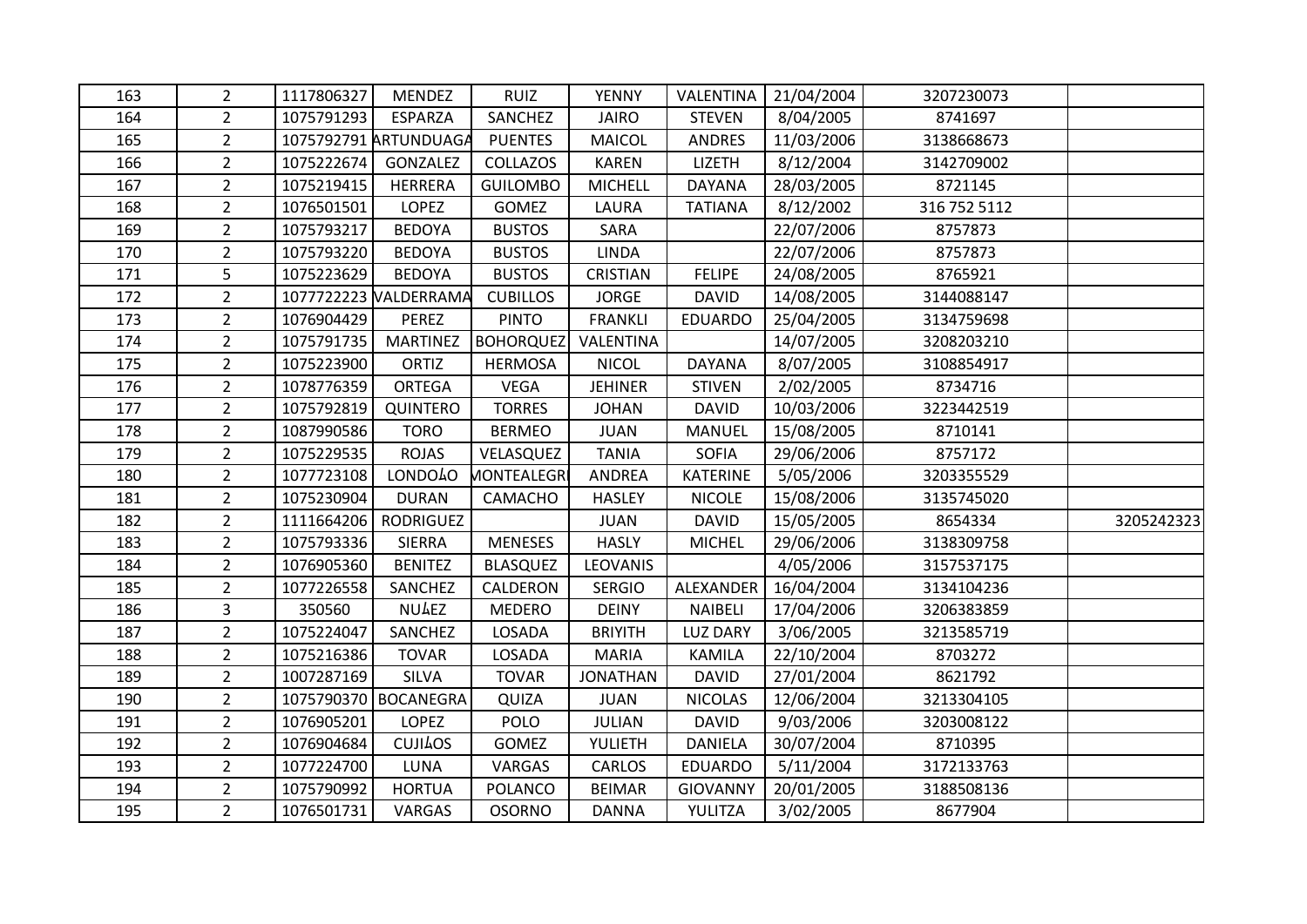| 196 | $\overline{2}$ | 1077722104 | <b>BALLEN</b>         | <b>LEON</b>       | SANDI           | <b>YENIFER</b>  | 28/06/2005 | 3138604493         |  |
|-----|----------------|------------|-----------------------|-------------------|-----------------|-----------------|------------|--------------------|--|
| 197 | $\overline{2}$ | 1077225111 | SANCHEZ               | <b>SUNS</b>       | <b>JAMES</b>    | <b>MANUEL</b>   | 17/03/2005 | 3104803244         |  |
| 198 | $2^{\circ}$    | 1076904883 | LOZANO                | <b>HERRERA</b>    | LUZ             | <b>MARINA</b>   | 17/11/2005 | 8755224            |  |
| 199 | $2^{\circ}$    | 1077225985 | <b>RODRIGUEZ</b>      | SANDOVAL          | <b>JHON</b>     | SEBASTIAN       | 27/01/2005 | 3222322050         |  |
| 200 | $\overline{2}$ | 1077721366 | LASSO                 | <b>GAITAN</b>     | <b>DANIEL</b>   | SANTIAGO        | 2/11/2004  | 3125875382         |  |
| 201 | $\overline{2}$ | 1075792235 | <b>TOVAR</b>          | <b>POSADA</b>     | <b>ESTEFANY</b> | YULIETH         | 31/10/2005 | 3102081118         |  |
| 202 | $2^{\circ}$    | 1076904543 | <b>CASTRO</b>         | CALDERON          | ANGEL           | <b>JOSEPH</b>   | 7/06/2005  | 8767161-3203935705 |  |
| 203 | $2^{\circ}$    | 1080291185 | PERDOMO               | <b>TOLEDO</b>     | <b>JUAN</b>     | <b>DIEGO</b>    | 7/08/2005  | 3175124505         |  |
| 204 | $\overline{2}$ | 1077722419 | <b>RINCON</b>         | VELANDIA          | <b>JUAN</b>     | <b>DAVID</b>    | 23/10/2005 | 8707457            |  |
| 205 | $\overline{2}$ | 1076905132 | <b>TRUJILLO</b>       | <b>MENDIETA</b>   | <b>JUAN</b>     | <b>DAVID</b>    | 23/01/2006 | 8678761            |  |
| 206 | $\overline{2}$ | 1077226693 | PEAA                  | CARRILLO          | <b>BRAYAN</b>   | <b>ALEXIS</b>   | 28/05/2006 | 3193761275         |  |
| 207 | $\overline{2}$ | 1061702811 | <b>TOVAR</b>          | <b>MONTENEGRO</b> | <b>JUAN</b>     | <b>DIEGO</b>    | 12/11/2005 | 32242219038        |  |
| 208 | $\overline{2}$ | 1075224200 | LAGUNA                | <b>ULCUE</b>      | LAURA           | <b>SOFIA</b>    | 16/09/2005 | 3216192834         |  |
| 209 | 5              | 1075227123 | PERDOMO               | <b>POLO</b>       | <b>KEVIN</b>    | <b>DANIEL</b>   | 11/02/2006 | 3153972041         |  |
| 210 | $\overline{2}$ | 1117966211 | <b>URIBE</b>          | <b>BOCANEGRA</b>  | <b>INGRITH</b>  |                 | 30/06/2006 | 3228353501         |  |
| 211 | $2^{\circ}$    | 1075792064 | <b>PEREZ</b>          | ORDUZ             | <b>JOHAN</b>    | <b>SANTIAGO</b> | 27/09/2005 | 3229080895         |  |
| 212 | $2^{\circ}$    | 1077723871 | <b>SUAREZ</b>         | <b>CARRE40</b>    | <b>DIEGO</b>    | <b>FERNANDO</b> | 22/12/2006 | 3155054274         |  |
| 213 | 5              | 1075794042 | PERDOMO               | <b>LOPEZ</b>      | <b>JUAN</b>     | <b>DIEGO</b>    | 21/12/2006 | 3223439416         |  |
| 214 | $\overline{2}$ | 1077720759 | <b>LUGO</b>           | PERDOMO           | <b>ANDRES</b>   | <b>FELIPE</b>   | 26/05/2004 | 3215085329         |  |
| 215 | $\overline{2}$ | 1029880015 | <b>MURILLO</b>        | <b>DURAN</b>      | <b>FABIAN</b>   | <b>ESTIVEN</b>  | 2/11/2004  | 3144015488         |  |
| 216 | $\mathsf{3}$   | 764057     | <b>ROSILLO</b>        | <b>CEDE4O</b>     | <b>HENRY</b>    | <b>XAVIER</b>   | 17/09/2005 | 3132591560         |  |
| 217 | $\overline{2}$ |            | 1079175633 MONTENEGRO | CORDOBA           | <b>HUBER</b>    | <b>FELIPE</b>   | 16/06/2006 | 3158651650         |  |
| 218 | $\overline{2}$ | 1107838715 | RODRIGUEZ             | GONZALEZ          | CAROL           | <b>DAYANA</b>   | 3/03/2005  | 3124443953         |  |
| 219 | $\overline{2}$ | 1077723341 | <b>CASTA4EDA</b>      | ANDRADE           | CARLOS          | <b>JULIAN</b>   | 6/07/2006  | 8622756            |  |
| 220 | $\overline{2}$ | 1075791550 | <b>PARRA</b>          | QUESADA           | <b>DANNA</b>    | <b>KARINA</b>   | 11/04/2005 | 3188536608         |  |
| 221 | $2^{\circ}$    | 1082803872 | <b>SILVA</b>          | <b>MEJIA</b>      | <b>OSCAR</b>    | <b>JULIAN</b>   | 26/10/2007 | 3143128743         |  |
| 222 | $\overline{2}$ | 1076505703 | GONZALEZ              | LOZANO            | <b>JOSE</b>     | ANGEL           | 19/02/2008 | 3185953544         |  |
| 223 | $\overline{2}$ | 1077226533 | <b>MARTINEZ</b>       | <b>CABRERA</b>    | <b>JHON</b>     | <b>ESTEBAN</b>  | 20/04/2006 | 8761539-3105866322 |  |
| 224 | $2^{\circ}$    | 1077846302 | VARGAS                | <b>FIERRO</b>     | <b>DIEGO</b>    | <b>FERNANDO</b> | 17/08/2005 | 8769027            |  |
| 225 | $2^{\circ}$    | 1077722712 | <b>STERLING</b>       | LOSADA            | SAMUEL          |                 | 15/01/2006 | 8601252            |  |
| 226 | $\overline{2}$ | 1107840682 | <b>RUBIO</b>          | <b>MU40Z</b>      | <b>MIGUEL</b>   | ANGEL           | 12/08/2005 | 3183848744         |  |
| 227 | $\overline{2}$ | 1077228487 | <b>PALACIOS</b>       | <b>BUITRAGO</b>   | <b>NICOLAS</b>  |                 | 16/08/2007 | 3178175567         |  |
| 228 | $\overline{2}$ | 1077724042 | SOLANO                | <b>CUELLAR</b>    | <b>JUAN</b>     | CAMILO          | 26/02/2007 | 3203445978         |  |